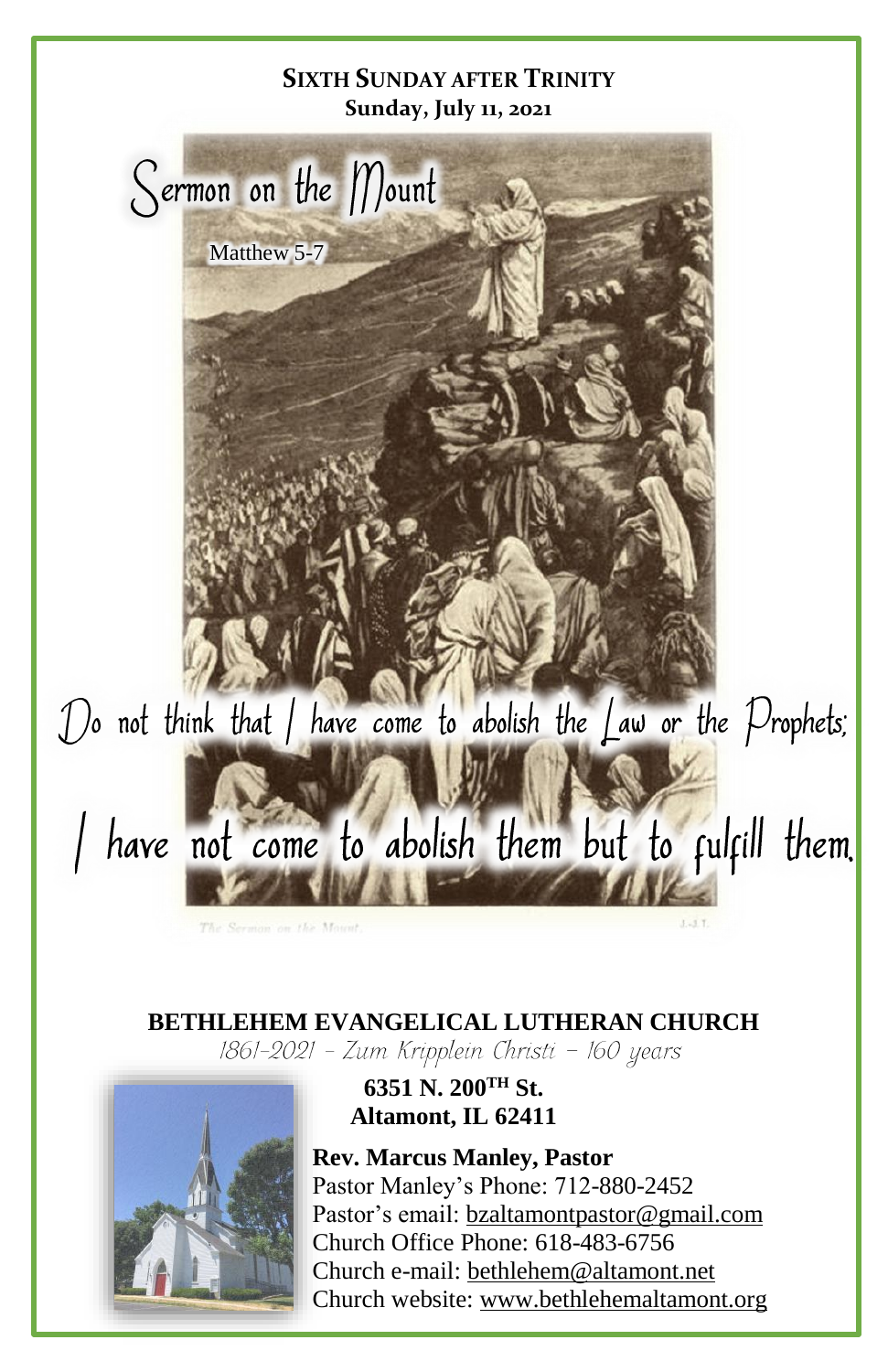*Welcome to Bethlehem Evangelical Lutheran Church, we are happy you are here today. It is customary when you enter the church nave to observe silence for meditation during your silent prayer, the ringing of the bells, and the prelude, in order to prepare you for the beginning of the worship service. Thank you for joining us today and God's Blessings.*

**PRAYARANA NATURAL PROTECT PARAMETERING CONTROLLER** Prayer before worship:Lord of all power and might, author and giver of all good things, graft into our hearts the love of Your name, increase in us true religion, nourish us with all goodness, and of Your great mercy keep us in the same; through Jesus Christ, Your Son, our Lord, who lives and reigns with You and the Holy Spirit, one God, now and forever. *Amen* 

#### **In our prayers we remember:**

Those in need of healing & comfort: *Carl Becker, Kaly Benning, Tina Benning, Sherry Dahnke, Tiffany Dunaway, Bernice Graumenz, Zoe Hoehler, Tim Mueller, Luella Rubin, Susie Rush, Irene Spilker, Karen Stuemke, Steve Voelker, Clete Westendorf, Gene Wharton, Craig Wolff, and Lilly Wright.*

Those celebrating **Birthdays** this week (07/11-07/17*): 07/11 – Roxie Alwardt; 07/12 – Tony Siddens*

| <br><b>Anniversaries:</b> Brian & Justine Carlson | --------------<br>----------------   |  |
|---------------------------------------------------|--------------------------------------|--|
| Dennis & Deb Guffev                               | ---------------<br>----------------- |  |

*Jersey Louise Hille, the daughter of Dillion Hille and Keisha Beccue, born April 26, 2021, who we will welcome into the family of God's grace and the Bethlehem congregation through the Sacrament of Holy Baptism after this morning's worship service.*

Heavenly Father, You sent Your own Son into this world as the child of the virgin Mary. We thank You for the life of this child entrusted to our care. Help us remember that we are all Your children and so love and nurture her that she may attain to the full stature intended for her in Your eternal kingdom, for the sake of Jesus Christ, our Lord. Amen

**Church News State State State State State State State State State State State State State State State State State** 

Communion Note – diluted wine is available, please request prior to worship service.

**Adult Bible Study** will be taking a short break during the month of July. Bible class will resume August  $1<sup>st</sup>$  and will be focusing on Christian Stewardship. We look forward to having you join the class in August.

### **Trustee's Report:**

Offering collected for the Home Purpose General Fund on July 4: \$6,790  *(Our anticipated 2021 weekly amount needed is \$5,972.)* 

 *All loose change in the offering plate has been designated for the LWML Mites.* Building Fund collected on July 4 for parking lot: \$50.00

- Church Window Project Fund total: \$12,878 (Total amount needed: \$55,000)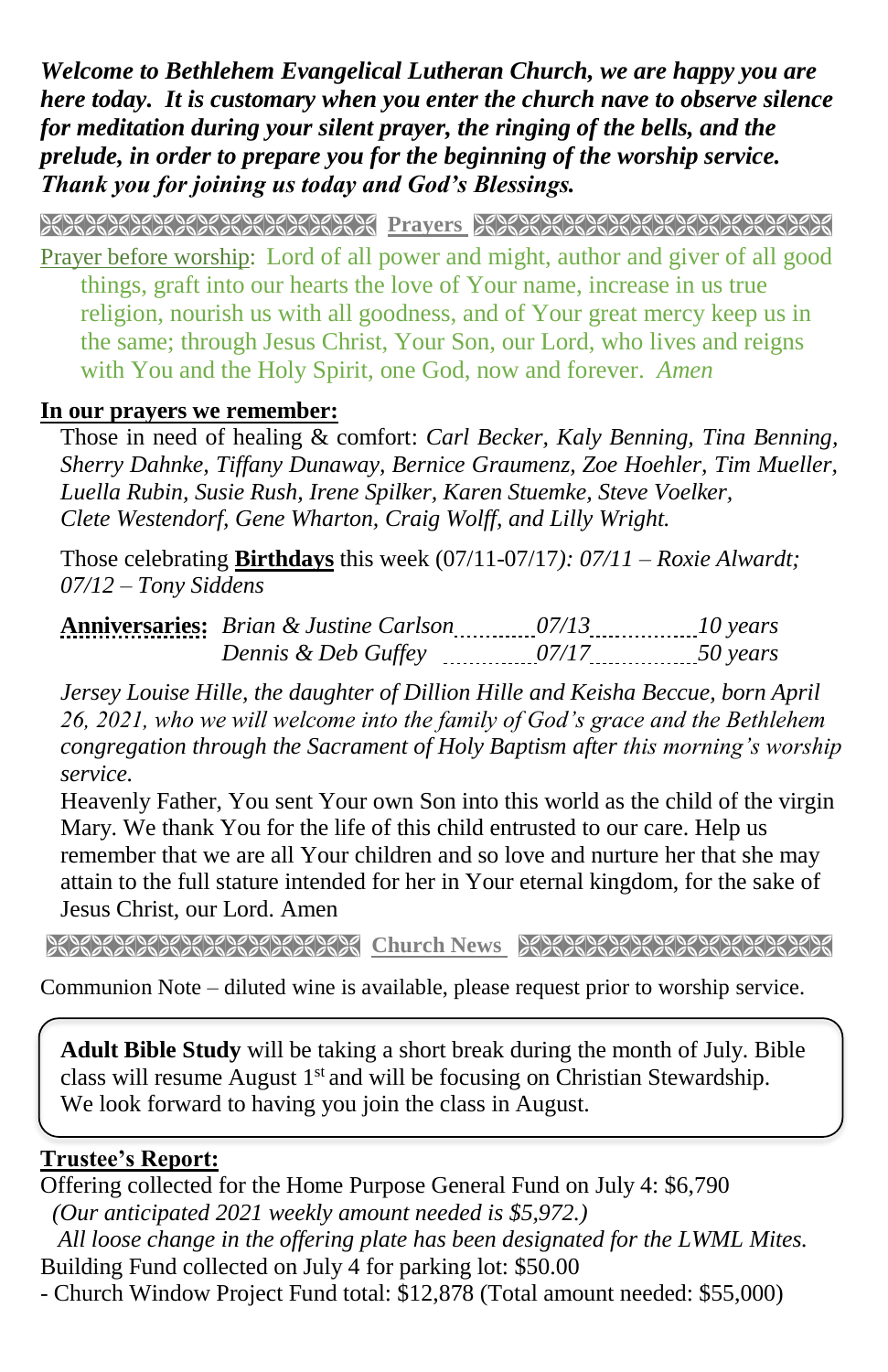**Private Confession – Friday, July 16 – 7:00-9:00 a.m.,** in the church nave.

**Cemetery Meeting –** July 18, after the worship service.

**Council Meeting** – Wednesday, July 21, 7:00 p.m.

**Voters' Assembly Meeting** – Sunday, July 25, 1:30 p.m.

Start your day. End your day. Take a break in the middle. No matter when you need it, **Portals of Prayer** inspires you to live each day in Jesus' name.

July-September 2021 pocket size issues are available in your bulletin boxes today. Portals of Prayer quarterly issues are also printed in "digest" and "large print" sizes, just notify the church office if you would like to receive a size (other than pocket) that is most convenient and usable for you. Thank you.

### **UPDATED - Large Print Lutheran Service Book available in the narthex, just ask an usher for assistance.** An additional copy of the large print hymnal has been received from the LBW.

\*\*Did you know that Bethlehem volunteers work at an LBW center located at St. John's Effingham every first Tuesday of the month? These volunteers help produce some of the large print Christian materials available through LBW. Bethlehem is scheduled to work this Tuesday, July 13. To volunteer to help with this ministry, please contact Mary Schmidt or the church office. Thank you.

**RESERVED ISSUED IN EXAMPLE IN ACKNOWLY ASSESSED IN EXAMPLE IS A LIGHTER PROPERTY ASSESSED IN A LIGHTER PROPERTY** 

**Immanuel Lutheran - Augsburg is having Vacation Bible School from July 12 to July 16!** VBS is open to all children Preschool - 5th grade. Each evening will begin with a light supper at 5:30 pm. Bible lessons, games, music, crafts and snacks will be provided from 6:00 pm to 8:15 pm. We hope you can join us! Immanuel Lutheran Church of Augsburg: (618) 846-8383

## Faith Lutheran Church Shumway, is having their annual Ice Cream Social, Sunday July 11, 2021 from 4:00 to 7:30p.m. Our menu will

consist of Homemade Ice Cream, BBQ, Hot Dogs, pies, cake, and drinks. This will be a FREE will offering. All proceeds will go to benefit Faith Lutheran Church building and grounds improvements.

## **Jonah Fish Fry – sponsored by St. Paul's Ladies Aid – Wheeler, IL – Friday, July 16, 4:30-7:30 p.m., Drive-thru Only**

Serving fish, baked beans, slaw, cookies, and drink. Will also be serving gluten free fish. Adults: \$10, Children (3-12): \$5. The church is located on the blacktop between Montrose and Dieterich, IL.